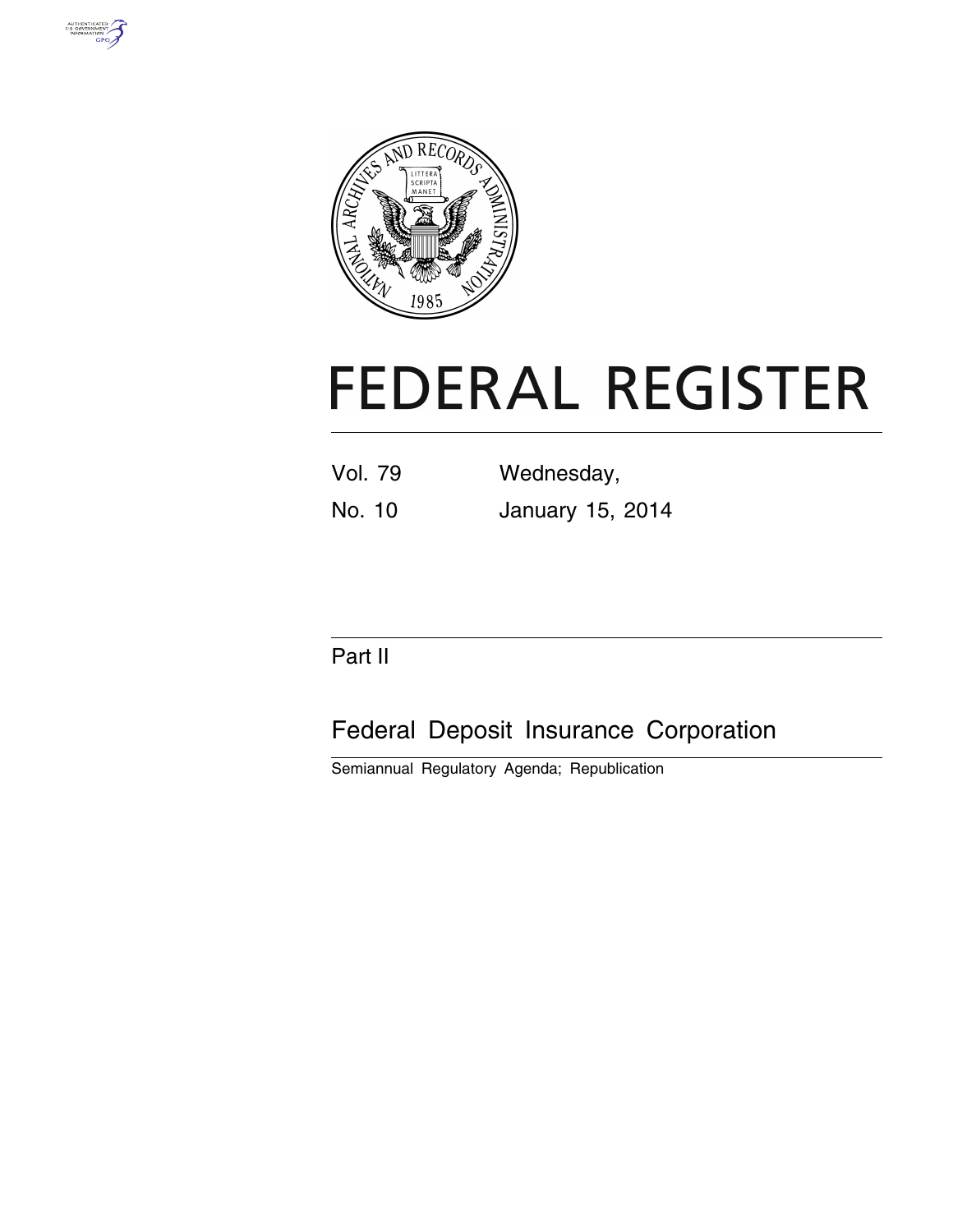## **FEDERAL DEPOSIT INSURANCE CORPORATION**

# **12 CFR Ch. III**

# **Semiannual Agenda of Regulations; Republication**

**Editorial Note:** FR Doc. 2013–29649 originally published on pages 1281–1287 in the issue of Tuesday, January 7, 2014. Due to numerous errors, the preamble is being reprinted in its entirety.

**AGENCY:** Federal Deposit Insurance Corporation.

**ACTION:** Semiannual regulatory agenda.

**SUMMARY:** The Federal Deposit Insurance Corporation (''FDIC'') is hereby publishing items for the fall 2013 Unified Agenda of Federal Regulatory and Deregulatory Actions. The agenda contains information about FDIC's current and projected rulemakings, existing regulations under review, and completed rulemakings.

**FOR FURTHER INFORMATION CONTACT:**  Robert E. Feldman, Executive Secretary, Federal Deposit Insurance Corporation, 550 17th Street NW., Washington, DC 20429.

**SUPPLEMENTARY INFORMATION:** Twice each year, the FDIC publishes an agenda of regulations to inform the public of its regulatory actions and to enhance public participation in the rulemaking process. Publication of the agenda is in accordance with the Regulatory Flexibility Act (5 U.S.C. 601 *et seq.*). The FDIC amends its regulations under the general rulemaking authority prescribed in section 9 of the Federal Deposit Insurance Act (12 U.S.C. 1819) and under specific authority granted by the Act and other statutes.

## **Final Rules**

*Regulatory Capital Rules: Regulatory Capital, Implementation of Basel III Capital Adequacy, Transition Provisions, Prompt Corrective Action, Standardize Approach for Risk-Weighted Assets, Market Discipline and Disclosure Requirements, Advanced Approaches Risk-Based Capital Rule, and Market Risk Capital Rule (3064– AD95)* 

The Federal Deposit Insurance Corporation (''FDIC'') is adopting an interim final rule that revises its riskbased and leverage capital requirements for FDIC-supervised institutions. This interim final rule is substantially identical to a joint final rule issued by the Office of the Comptroller of the Currency and the Board of Governors of the Federal Reserve System (together, with the FDIC, ''the agencies''). The

interim final rule consolidates three separate notices of proposed rulemaking that the agencies jointly published in the **Federal Register** on August 30, 2012, with selected changes. The interim final rule implements a revised definition of regulatory capital, a new common equity tier 1 minimum capital requirement, higher minimum tier 1 capital requirement, and, for FDICsupervised institutions subject to the advanced approaches risk-based capital rules, a supplementary leverage ratio that incorporates a broader set of exposures in the denominator. The interim final rule incorporates these new requirements into the FDIC's prompt corrective action framework. In addition, the interim final rule establishes limits on FDIC-supervised institutions' capital distributions and certain discretionary bonus payments if the FDIC-supervised institution does not hold a specified amount of common equity tier 1 capital in addition to the amount necessary to meet its minimum risk-based capital requirements. The interim final rule amends the methodologies for determining riskweighted assets for all FDIC-supervised institutions. The interim final rule also adopts changes to the FDIC's regulatory capital requirements that meet the requirements of section 171 and section 939A of the Dodd-Frank Wall Street Reform and Consumer Protection Act. The interim final rule also codifies the FDIC's regulatory capital rules, which have previously resided in various appendices to their respective regulations, into a harmonized integrated regulatory framework.

#### **Completed Actions**

*Recordkeeping Rules for Institutions Operating Under the Exceptions or Exemptions for Banks From the Definitions of ''Broker'' or ''Dealer'' in the Securities Exchange Act of 1934 (3064–AD80)* 

This RIN has been withdrawn for further interagency action.

*Regulatory Capital Rules (Part III): Standardized Approach for Risk-Weighted Assets; Market Discipline and Disclosure Requirements (3064–AD96)* 

On August 30, 2012, the FDIC, together with the Board of Governors of the Federal Reserve System and Office of the Comptroller of the Currency (together, ''the agencies'') published in the **Federal Register** a joint notice of proposed rulemaking, titled, Regulatory Capital Rules: Standardized Approach for Risk-Weighted Assets; Market Discipline and Disclosure Requirements'' (Standardized Approach

NPR or Proposed Rule). The Rule revised and harmonized the agencies' rules for calculating risk weighted assets to enhance risk sensitivity and address weaknesses identified over recent years, including by incorporating certain international capital standards of the Basel Committee on Banking Supervision (''BCBS'') set forth in the standardized approach of the international accord titled, ''International Convergency of Capital Measurement and Capital Standards: A Revised Framework'', as revised by the BCBS in 2006 and 2009, as well as other proposals set forth in consultative papers of the BCBS. Section 3(a) of the Regulatory Flexibility Act directs all federal agencies to publish an initial regulatory flexibility analysis, or a summary thereof, describing the impact of a proposed rule on small entities anytime an agency is required to publish a notice of proposed rulemaking in the **Federal Register**. This Rule has now been merged into 3064–AD95: Regulatory Capital Rules: Regulatory Capital, Implementation of Basel III Capital Adequacy, Transition Provisions, Prompt Corrective Action, Standardize Approach for Risk-Weighted Assets, Market Discipline and Disclosure Requirements, Advanced Approaches Risk-Based Capital Rule, and Market Risk Capital Rule.

## *Regulatory Capital Rules: Advanced Approaches Risk-Based Capital Rules; Market Risk Capital Rule (3064–AD97)*

The Office of the Comptroller of the Currency, the Board of Governors of the Federal Reserve System, and the Federal Deposit Insurance Corporation (collectively, the ''Agencies'') are seeking comment on three notices of proposed rulemaking (''NPRMs'') that would revise and replace the Agencies' current capital rules. In the NPRM (Advanced Approaches and Market Risk NPR) the Agencies are proposing to revise the advanced approaches riskbased capital rule to incorporate certain aspects of ''Basel III: A Global Regulatory Framework for More Resilient Banks and Banking Systems'' that the agencies would apply only to advanced approach banking organizations. The NPRM also proposes other changes to the advanced approaches rule that the agencies believe are consistent with changes by the Basel Committee on Banking Supervision (''BCBS'') to its ''International Convergence of Capital Measurement and Capital Standards: A Revised Framework'' (Basel II), as revised by the BCBS between 2006 and 2009, and recent consultative papers published by the BCBS. The Agencies